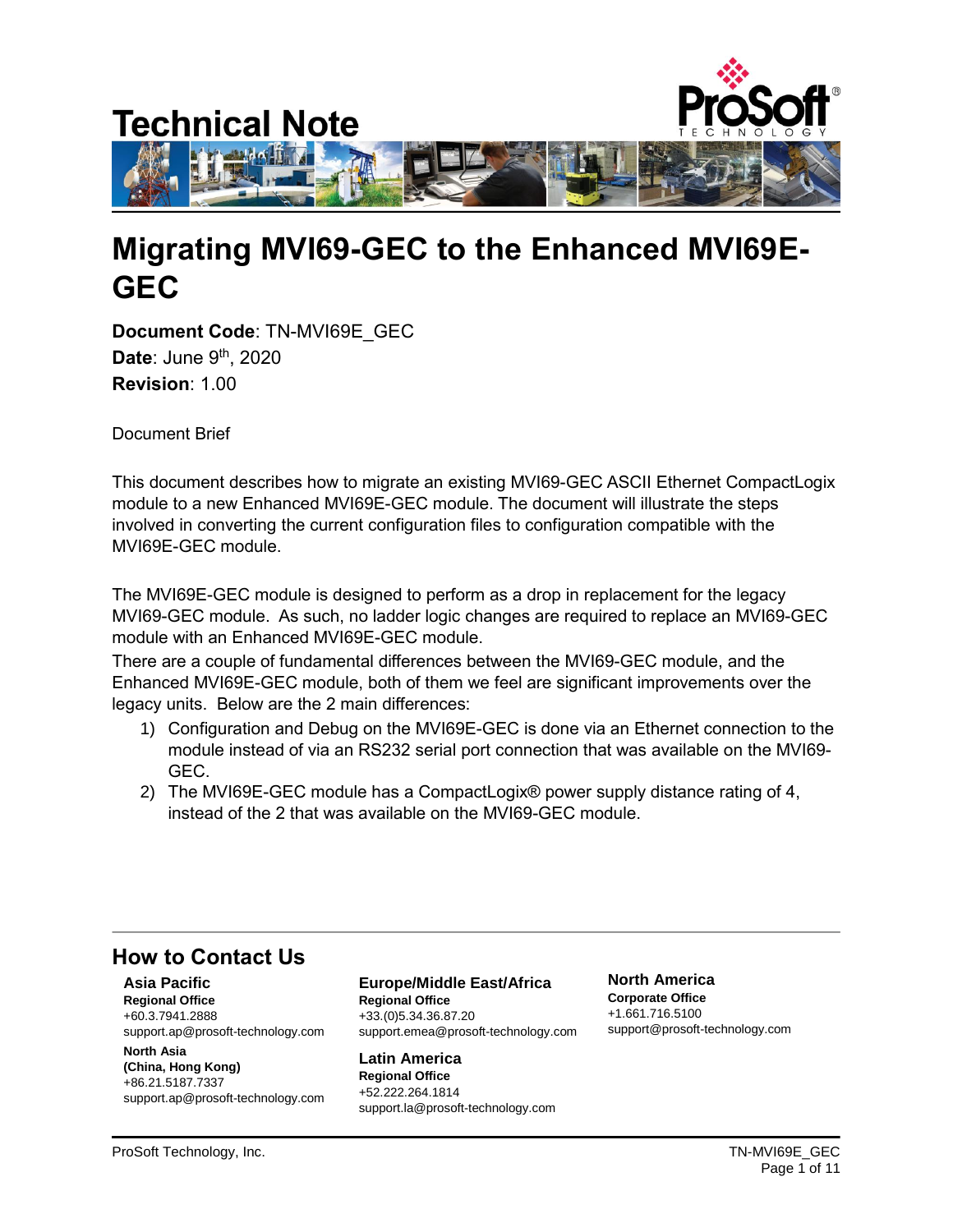

### **I. What you will need…**

- 1. A Computer with the following applications installed:
	- a. ProSoft Configuration Builder, version 4.4.24.20 or higher
	- b. RSLogix5000 or Studio 5000, licensed and accompanied by RSLinx
- 2. MVI69-GEC Configuration file.
	- a. An offline version of the file saved on a PC can be used
	- b. If you need to upload the configuration file from a module you will need a Serial Debug port connecting cable – This is a combination of ProSoft Cable#14, Cable#15 (supplied with MVI69-GEC at time of purchase) and an RS232-USB Conversion cable.



### **II. Obtain Configuration file for MVI69-GEC module**

To convert from the MVI69-GEC module to the MVI69E-GEC module, you will need to open the configuration file in ProSoft Configuration Builder (PCB). If you have the offline configuration file for the MVI69-GEC module, you may move on to the next step, however if you wish to upload the configuration file from a module follow the below described steps.

Connect one end of Cable#14 to the Debug Port of the MVI69-GEC module and connect the USB end of the RS232-USB converter to your PC as shown below: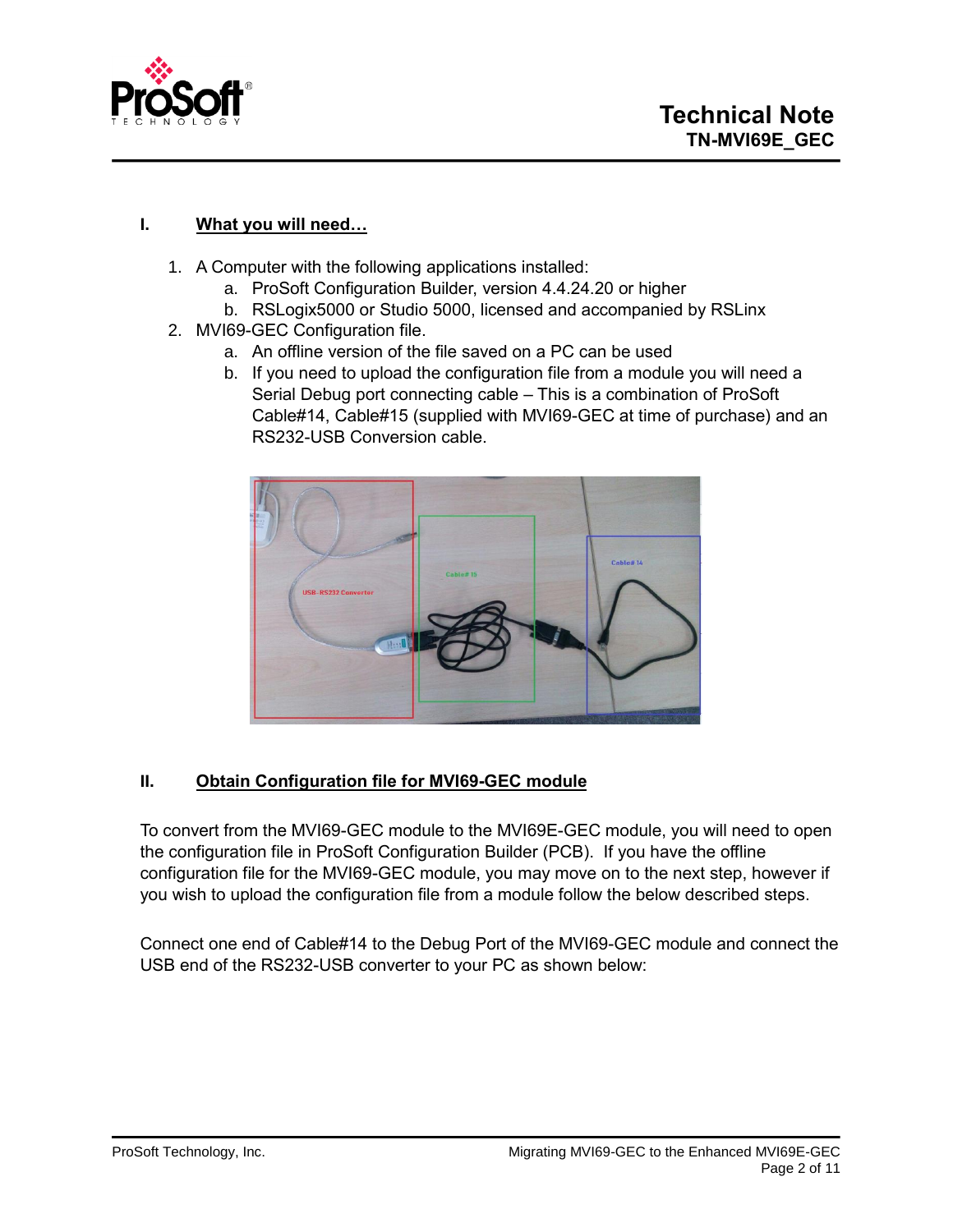

# **Technical Note TN-MVI69E\_GEC**

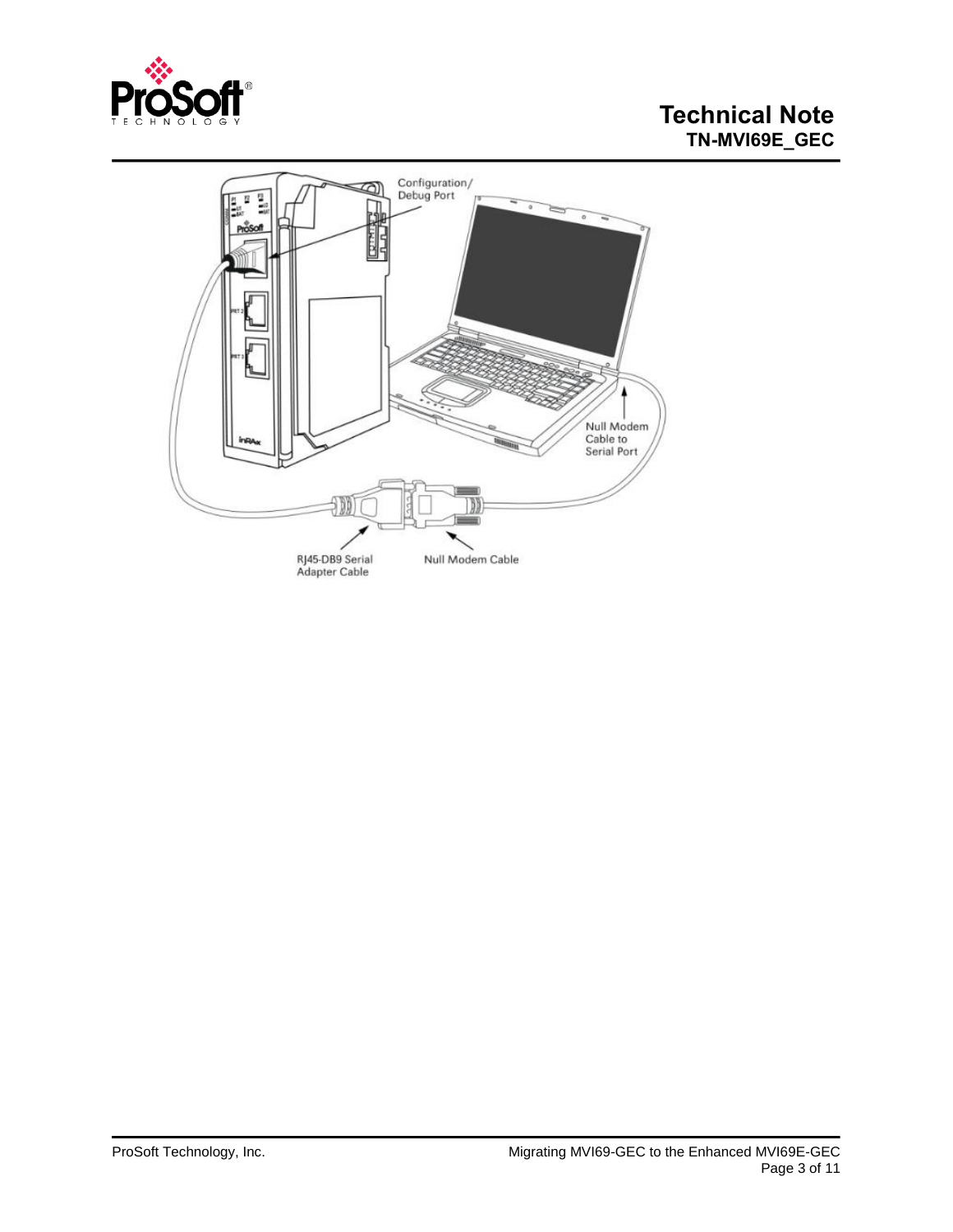

If you need to know what COM port is being used by your PC you can look in the device manager and it will show you the COM port being used, as shown below:



Startup ProSoft Configuration Builder (PCB), select the MVI69-GEC module from the select module tree.

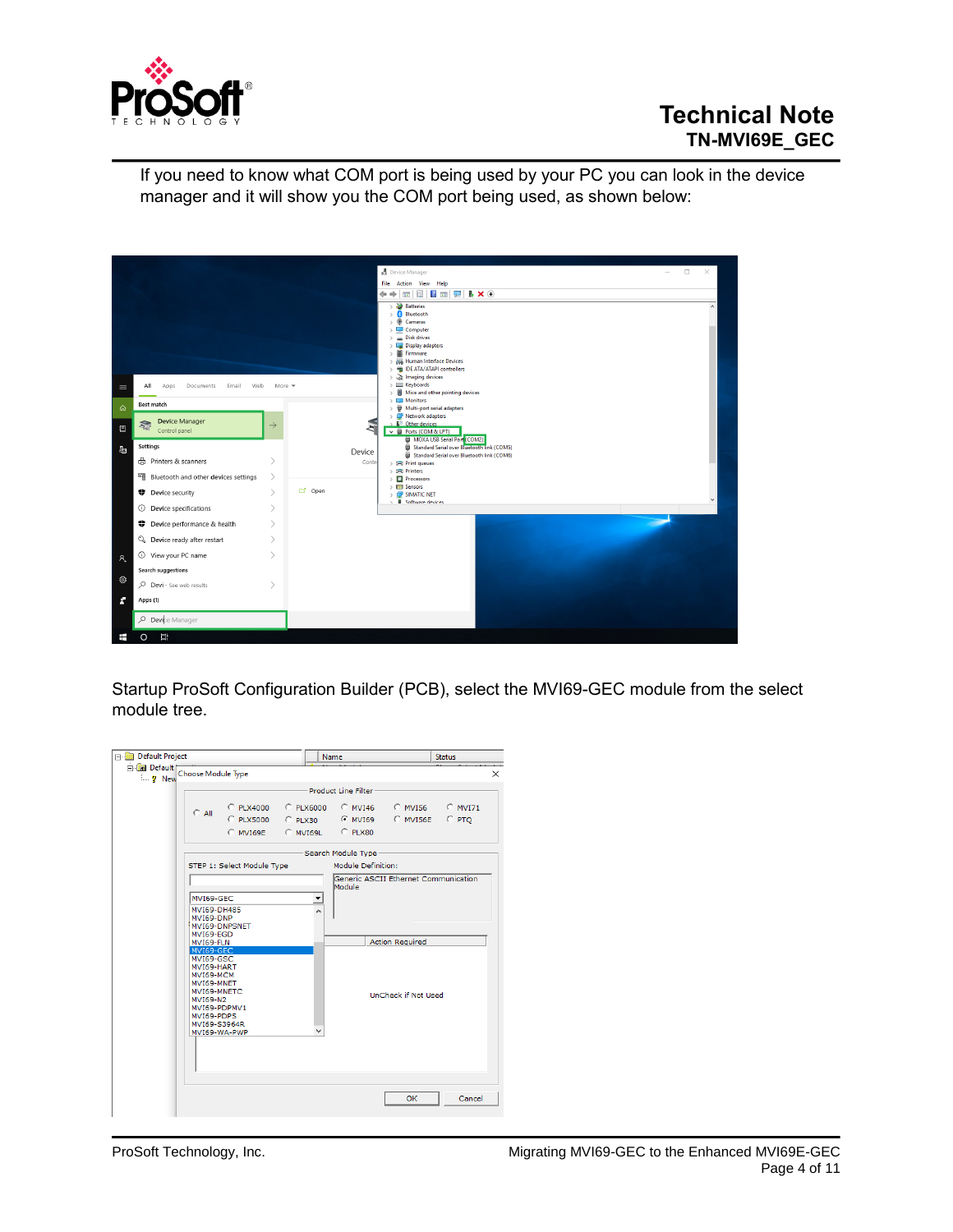

Once you have the module selected, right click the module name and select "Upload from Device to PC" from the pop-up tree.



#### Select "UPLOAD"

| Default Project            |                                         | Name      | Status                           |
|----------------------------|-----------------------------------------|-----------|----------------------------------|
| <b>El Default Location</b> |                                         | MVI69-GEC | Configured                       |
|                            | MVI69-GI Upload files from module to PC |           | $\times$                         |
|                            |                                         |           |                                  |
|                            |                                         |           |                                  |
|                            | STEP 1: Select Communication Path:      |           |                                  |
|                            |                                         |           |                                  |
|                            | Select Connection Type:                 | Com 2     | Browse Device(s)<br>$\mathbf{v}$ |
|                            | Ethernet:                               | ä,        | Use Default IP                   |
|                            | CIPconnect:                             |           | CIP Path Edit                    |
|                            |                                         |           | RSWho                            |
|                            | STEP 2: Transfer File(s):               |           |                                  |
|                            | UPLOAD                                  | Abort     | <b>Test Connection</b>           |
|                            |                                         |           |                                  |

This will upload the configuration from the MVI69-GEC module. Now would be a good time to "Save" the PCB file (or .ppf file).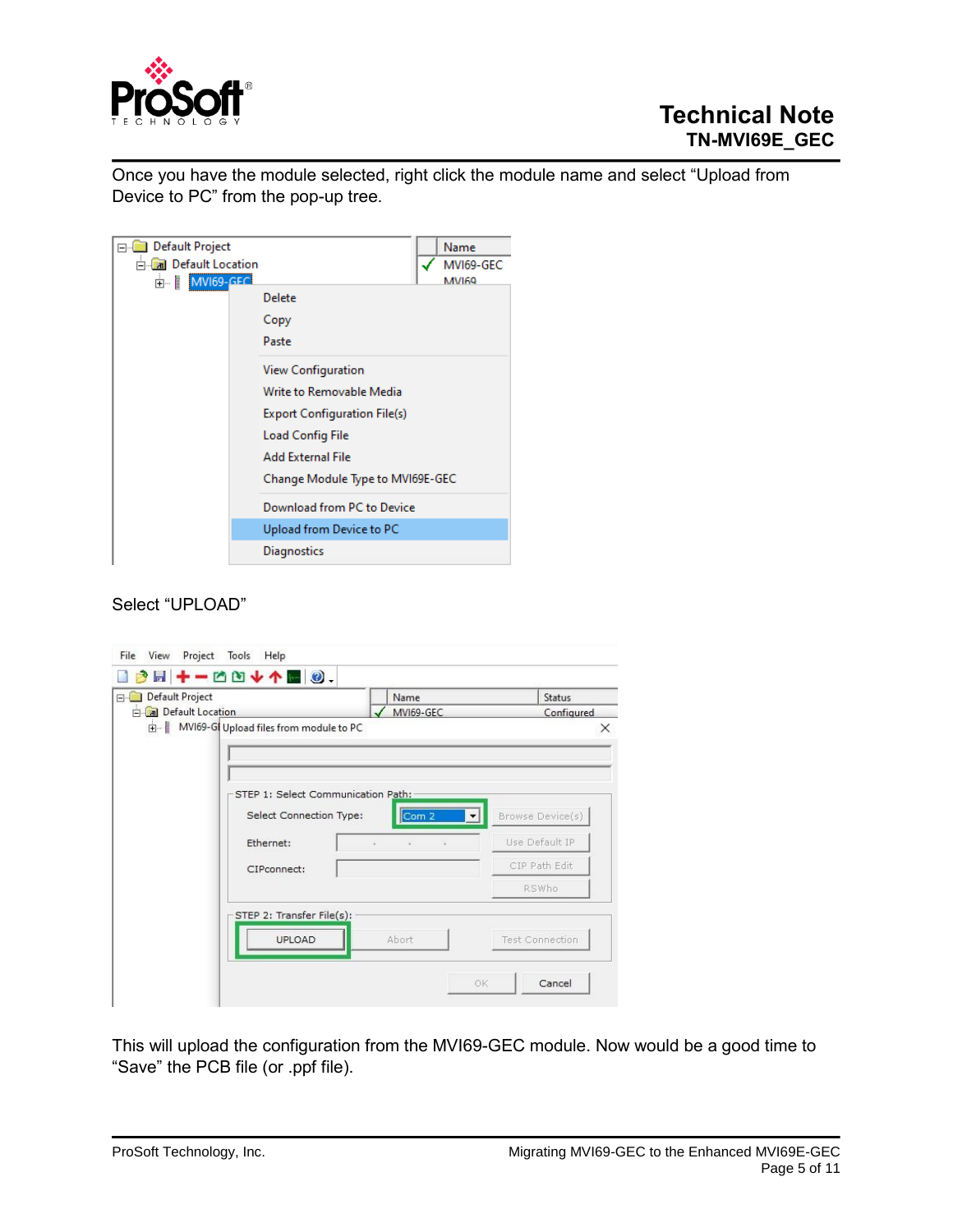

### **III. Convert MVI69-GEC configuration to MVI69E-GEC**

To convert the configuration file from you MVI69-GEC simply open the configuration file in version 4.4.24.20 (or greater) of PCB, select the module and right mouse click. Select "Change Module Type to MVI69E-GEC" as shown below

| File<br>View<br>Project   | Tools<br>Help                                                                       |               |                                                                                       |                                                                                                                     |
|---------------------------|-------------------------------------------------------------------------------------|---------------|---------------------------------------------------------------------------------------|---------------------------------------------------------------------------------------------------------------------|
|                           |                                                                                     |               |                                                                                       |                                                                                                                     |
| Default Project           |                                                                                     | Name          |                                                                                       | <b>Status</b>                                                                                                       |
| <b>E</b> Default Location |                                                                                     | MVI69-GEC     |                                                                                       | Configured                                                                                                          |
| 由 MVI69-CFC               | Delete<br>Copy<br>Paste<br><b>View Configuration</b><br>Write to Removable Media    | <b>KALLEN</b> |                                                                                       | GEC <sub>6</sub><br>Values OK<br><b>Values OK</b><br>Values OK<br>Values OK<br><b>Values OK</b><br><b>Values OK</b> |
|                           | <b>Export Configuration File(s)</b><br>Load Config File<br><b>Add External File</b> |               | formation                                                                             | <b>Values OK</b>                                                                                                    |
|                           | Change Module Type to MVI69E-GEC                                                    |               |                                                                                       |                                                                                                                     |
|                           | Download from PC to Device<br>Upload from Device to PC<br>Diagnostics               |               | de: Never<br>∏oad: Never<br>on Rev:<br>v:<br><b>SS:</b><br>mageart Version: 4.4.24.20 |                                                                                                                     |
|                           |                                                                                     | [Module]      | # Module Configuration<br>Module Type : MVI69-GEC<br>Module Name : MVI69-GEC          |                                                                                                                     |

This will automatically convert the configuration file to the MVI69E-GEC.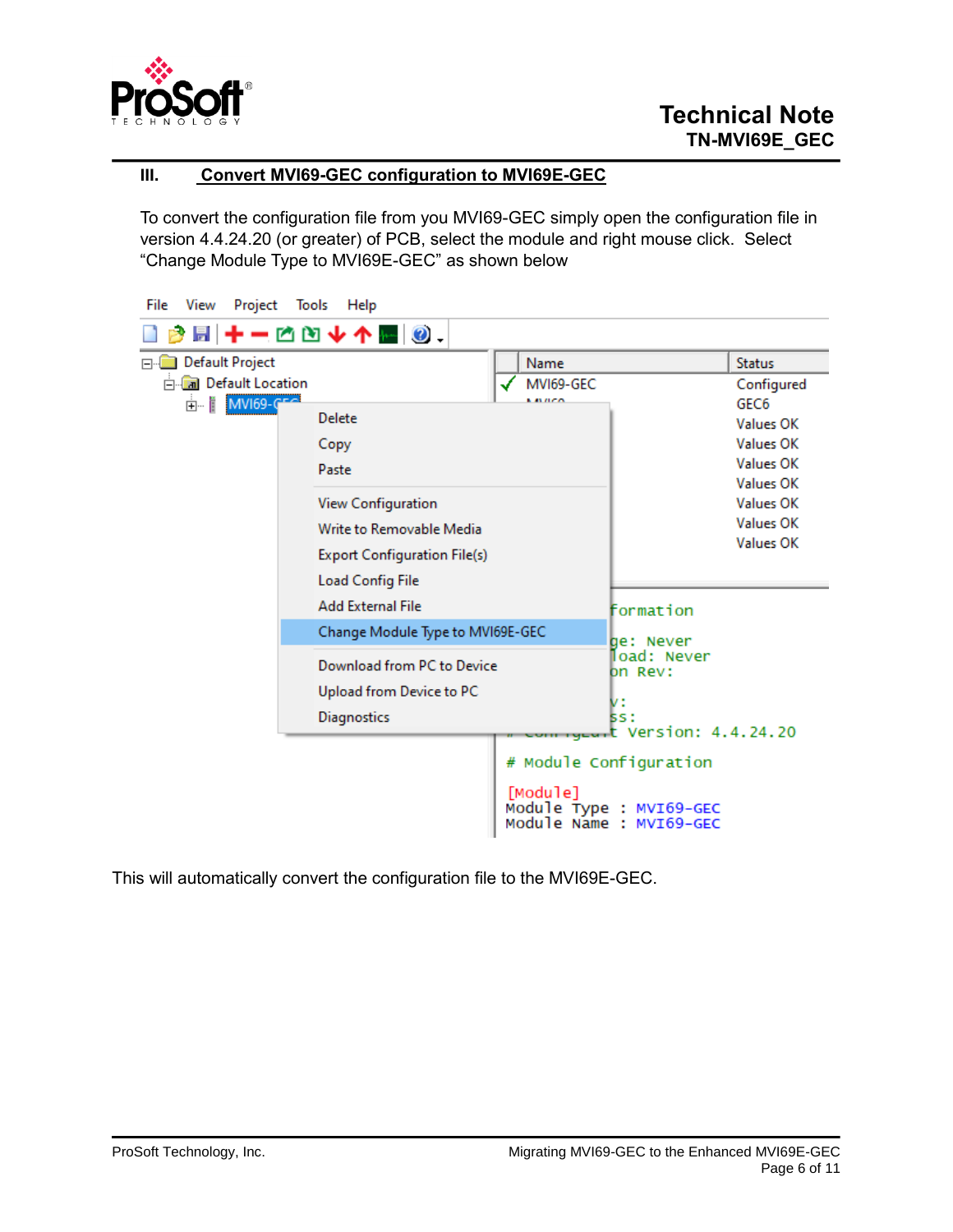

The configuration of the Ethernet port of the MVI69E-GEC module will automatically be converted over from the MVI69-GEC project folder and will now be shown in a new "Ethernet 1" tab as shown below:

| File View Project Tools Help                                        |                         |               |                                   |
|---------------------------------------------------------------------|-------------------------|---------------|-----------------------------------|
| B B + - C D + 1 M 0.                                                |                         |               |                                   |
| Default Project                                                     | Name                    | <b>Status</b> | Information                       |
| <b>En Default Location</b>                                          | $\checkmark$ Ethernet 1 | All Tags Good |                                   |
| 白 MVI69E-GEC                                                        |                         |               |                                   |
| ந்… <mark>ஃ</mark> Server 0                                         |                         |               |                                   |
| <mark>⊕்த</mark> ே Server 1                                         | Edit - Ethernet 1       |               | $\times$                          |
| <mark>⊕ த</mark> ி Server 2<br>$\frac{1}{2}$ $\frac{1}{2}$ Server 3 | <b>IP Address</b>       | 192.168.0.250 | <b>IP Address</b>                 |
| $\frac{1}{2}$ $\frac{1}{2}$ Server 4                                | Netmask                 | 255.255.255.0 |                                   |
| ட்க <mark>&amp;</mark> Ethernet 1                                   | Gateway                 | 192.168.0.1   | 192<br>$.168$ .<br>.250<br>0      |
| 图 Ethernet 1                                                        |                         |               |                                   |
| <u>⊕்க்</u> & Comment                                               |                         |               | Comment:                          |
|                                                                     |                         |               |                                   |
|                                                                     |                         |               | Definition:                       |
|                                                                     |                         |               | Default private class C address A |
|                                                                     |                         |               |                                   |
|                                                                     |                         |               |                                   |
|                                                                     |                         |               |                                   |
|                                                                     |                         |               |                                   |
|                                                                     |                         |               |                                   |
|                                                                     |                         |               |                                   |
|                                                                     |                         |               |                                   |
|                                                                     |                         |               |                                   |
|                                                                     |                         |               |                                   |
|                                                                     |                         |               | Reset All<br>Reset Tag            |
|                                                                     |                         |               | OK<br>Cancel                      |
|                                                                     |                         |               |                                   |

The MVI69E-GEC module uses this IP address for downloading of the configuration file and diagnostics as well as communication with Ethernet devices. The default IP address of the module is the 192.168.0.250 as shown above.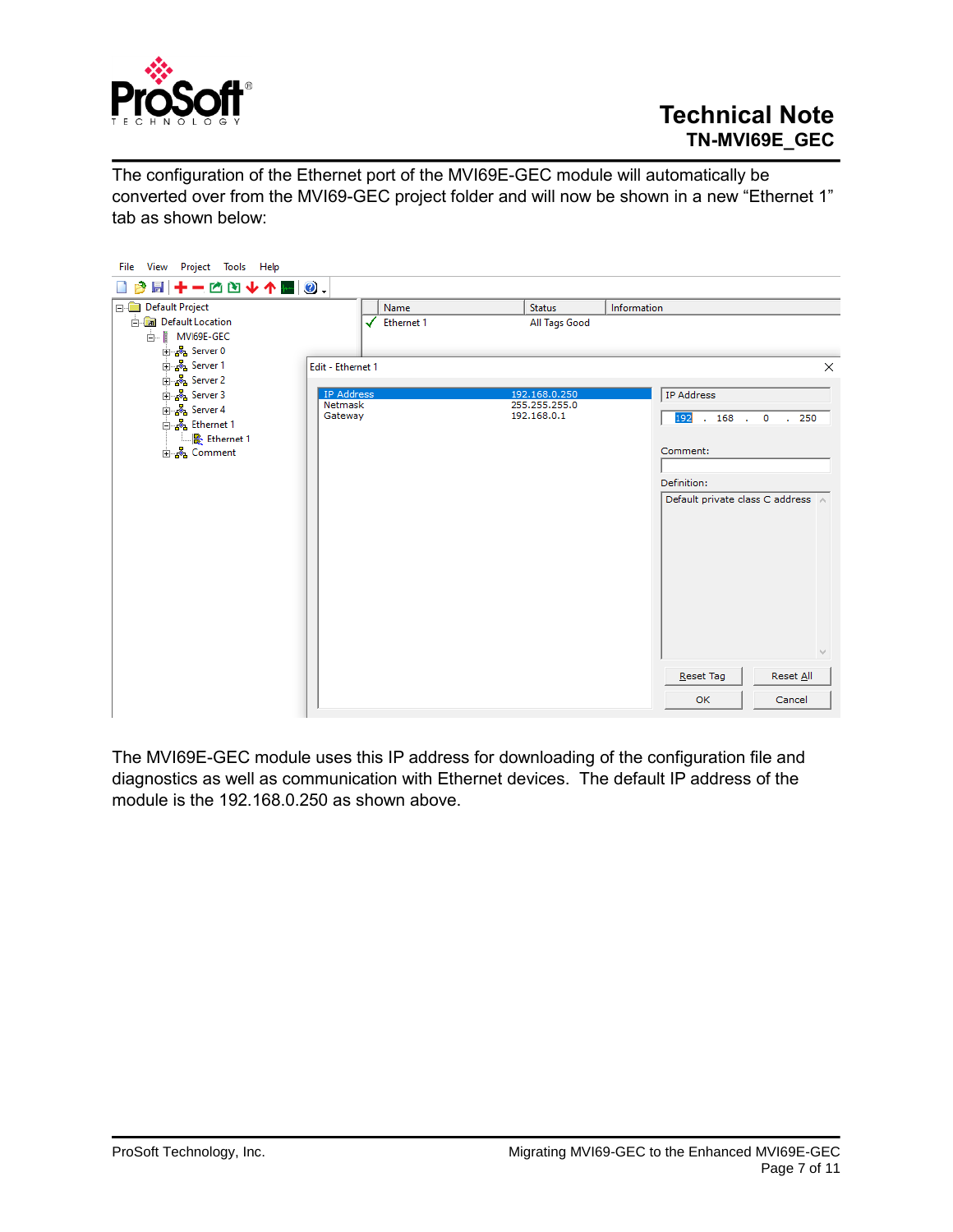

### **IV. Download Configuration file to MVI69E-GEC module**

You can now download the new configuration file to the module. Select the module and right mouse click to bring up the following window:



(NOTE: Instead of right mouse click you can also select the download shortcut from the toolbar menu also shown above).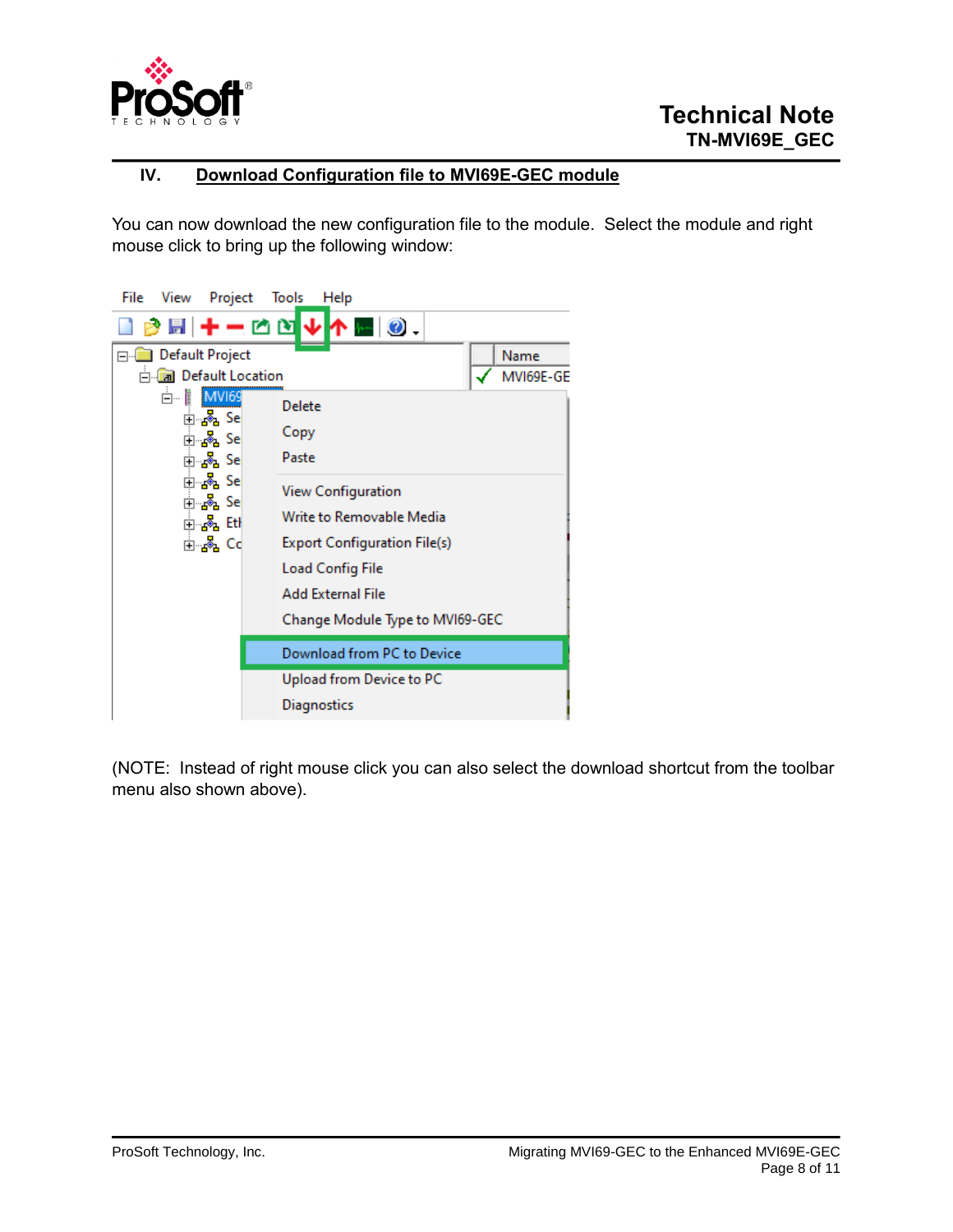

You will see the following window:

| Project Tools<br>File<br>View                                | Help                                                                 |                     |                |  |  |
|--------------------------------------------------------------|----------------------------------------------------------------------|---------------------|----------------|--|--|
|                                                              | B B + - C D + 1 M 0.                                                 |                     |                |  |  |
| Default Project                                              |                                                                      | Name                | <b>Status</b>  |  |  |
| <b>E</b> Default Location                                    |                                                                      | MVI69E-GEC          | Configured     |  |  |
|                                                              | MVI69E-4 Download files from PC to module                            |                     | $\times$       |  |  |
| ட்⊹ஃ <mark>&amp;</mark> Servel                               |                                                                      |                     |                |  |  |
| 由 & Serve                                                    |                                                                      |                     |                |  |  |
| 白 & Servel                                                   |                                                                      |                     |                |  |  |
| ் க <mark>&amp;</mark> Serve<br>் க <mark>&amp;</mark> Serve | STEP 1: Select Communication Path:                                   |                     |                |  |  |
| ந்… <mark>ஃ.</mark> Ethen                                    | Select Connection Type:<br><b>Browse Device(s)</b><br>Ethernet<br>▼∣ |                     |                |  |  |
| ங்… <mark>ஃ</mark> , Comr                                    | Ethernet:                                                            | 192 . 168 . 0 . 250 | Use Default IP |  |  |
|                                                              | CIPconnect:                                                          |                     | CIP Path Edit  |  |  |
|                                                              |                                                                      |                     | <b>RSWho</b>   |  |  |
| STEP 2: Transfer File(s):                                    |                                                                      |                     |                |  |  |
| <b>DOWNLOAD</b><br>Abort<br><b>Test Connection</b>           |                                                                      |                     |                |  |  |
|                                                              |                                                                      | ОΚ                  | <br>Cancel<br> |  |  |

If the module is factory defaults and you are changing the IP address of the module you can select the "Use Default IP" and this will copy the default IP address to the Ethernet settings.

Test Connection will give you the following if you are successfully able to talk to the module:

| <b>ProSoft Configuration Builder</b> |  |  |
|--------------------------------------|--|--|
| <b>Successfully Connected</b>        |  |  |
| oĸ                                   |  |  |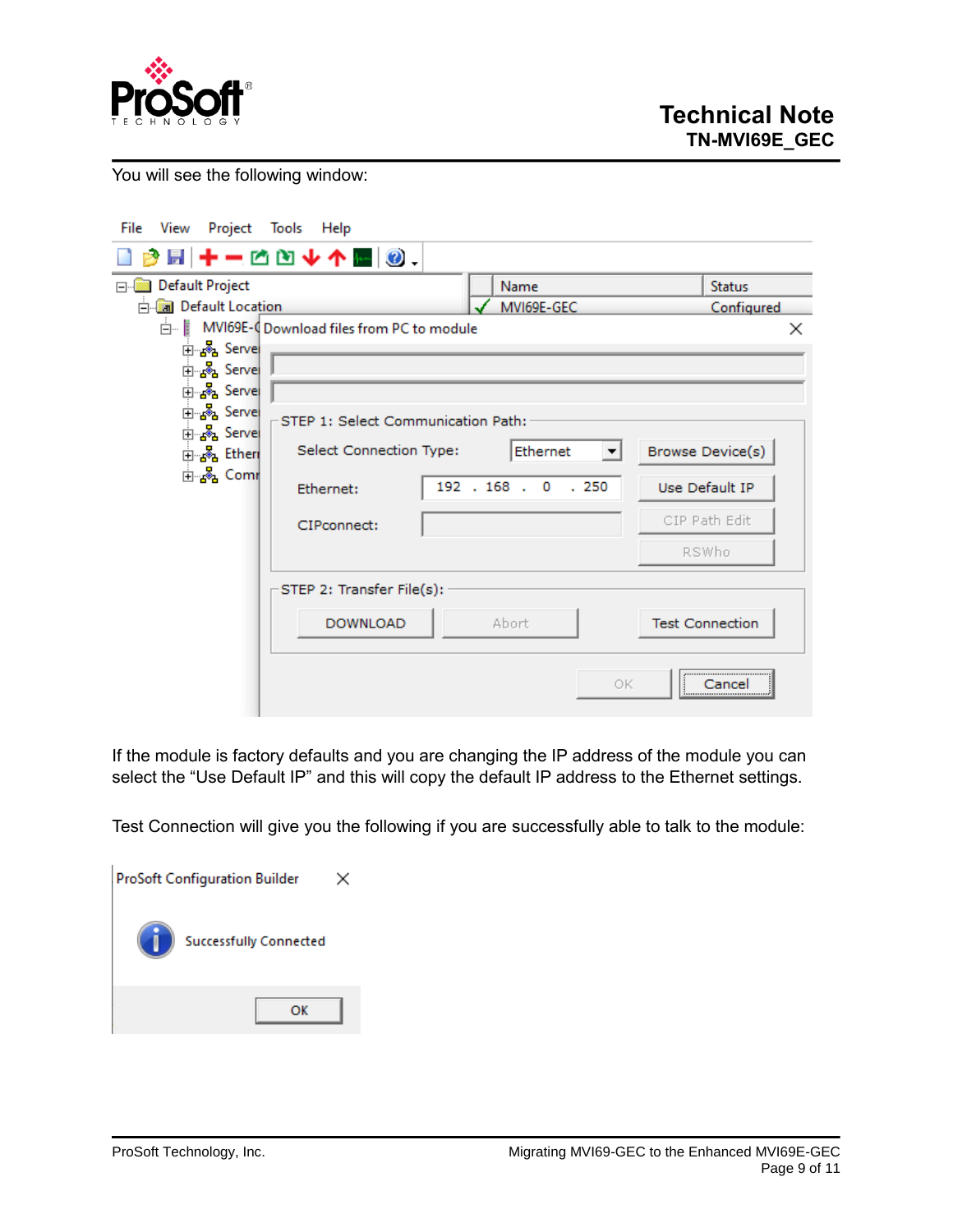

When successfully connected you can download the file to the module. When complete you will see the following:

| Download files from PC to module<br>× |                     |                        |  |  |
|---------------------------------------|---------------------|------------------------|--|--|
| Module Running                        |                     |                        |  |  |
|                                       |                     |                        |  |  |
| STEP 1: Select Communication Path:    |                     |                        |  |  |
| Select Connection Type:               | Ethernet<br>▼       | Browse Device(s)       |  |  |
| Ethernet:                             | 192 . 168 . 0 . 250 | Use Default IP         |  |  |
| CIPconnect:                           |                     | CIP Path Edit          |  |  |
|                                       |                     | RSWho                  |  |  |
| STEP 2: Transfer File(s):             |                     |                        |  |  |
| DOWNLOAD                              | Abort               | <b>Test Connection</b> |  |  |
|                                       | <b>OK</b>           | Cancel                 |  |  |

Your module has now been configured and the legacy MVI69-GEC has now been converted over to the Enhanced MVI69E-GEC module.